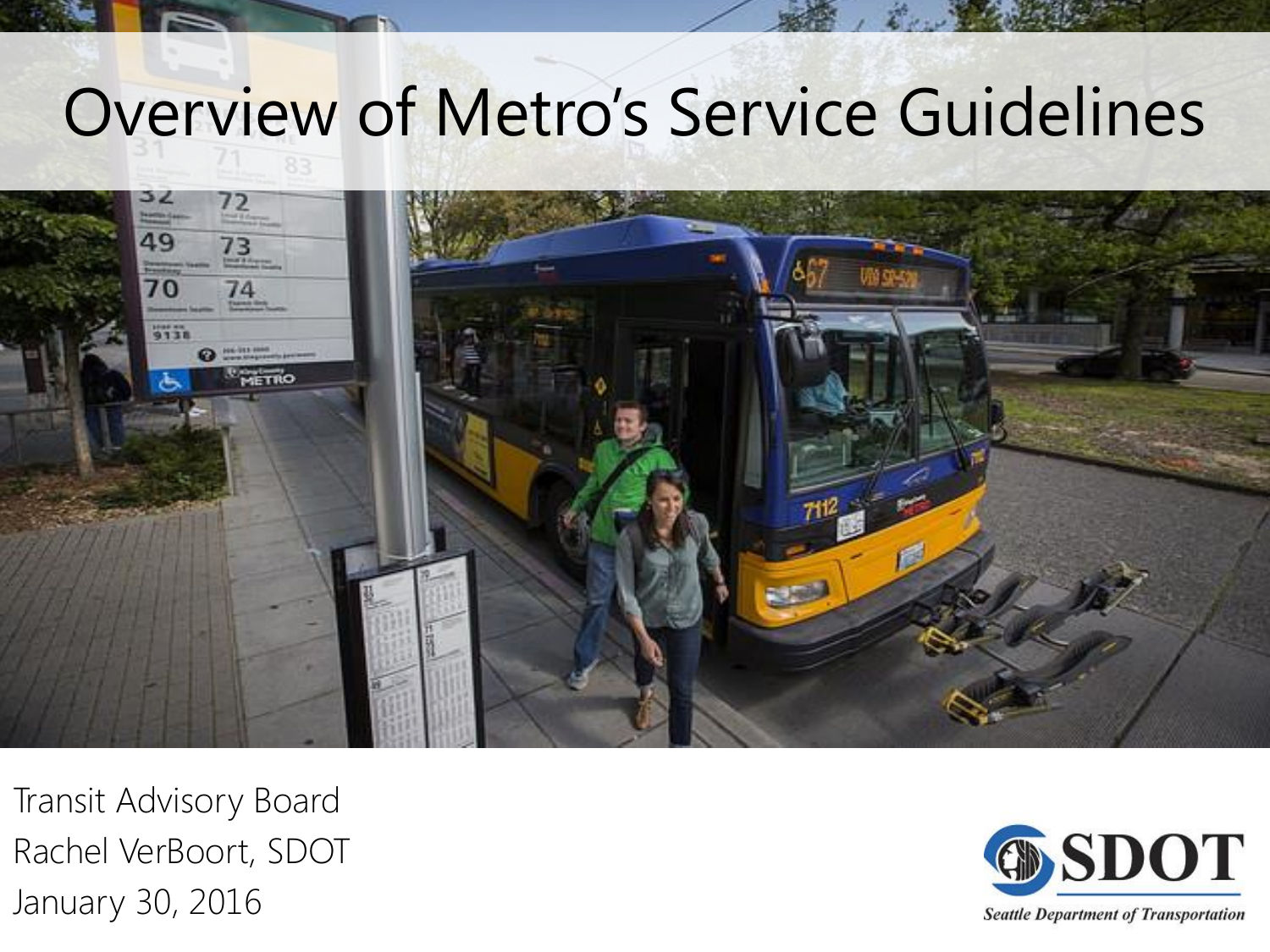### Our mission, vision, and core values

Mission: deliver a high-quality transportation system for Seattle Vision: connected people, places, and products

Committed to 5 core values to create a city that is:

- Safe
- Interconnected
- Affordable
- Vibrant
- **Innovative**

#### For all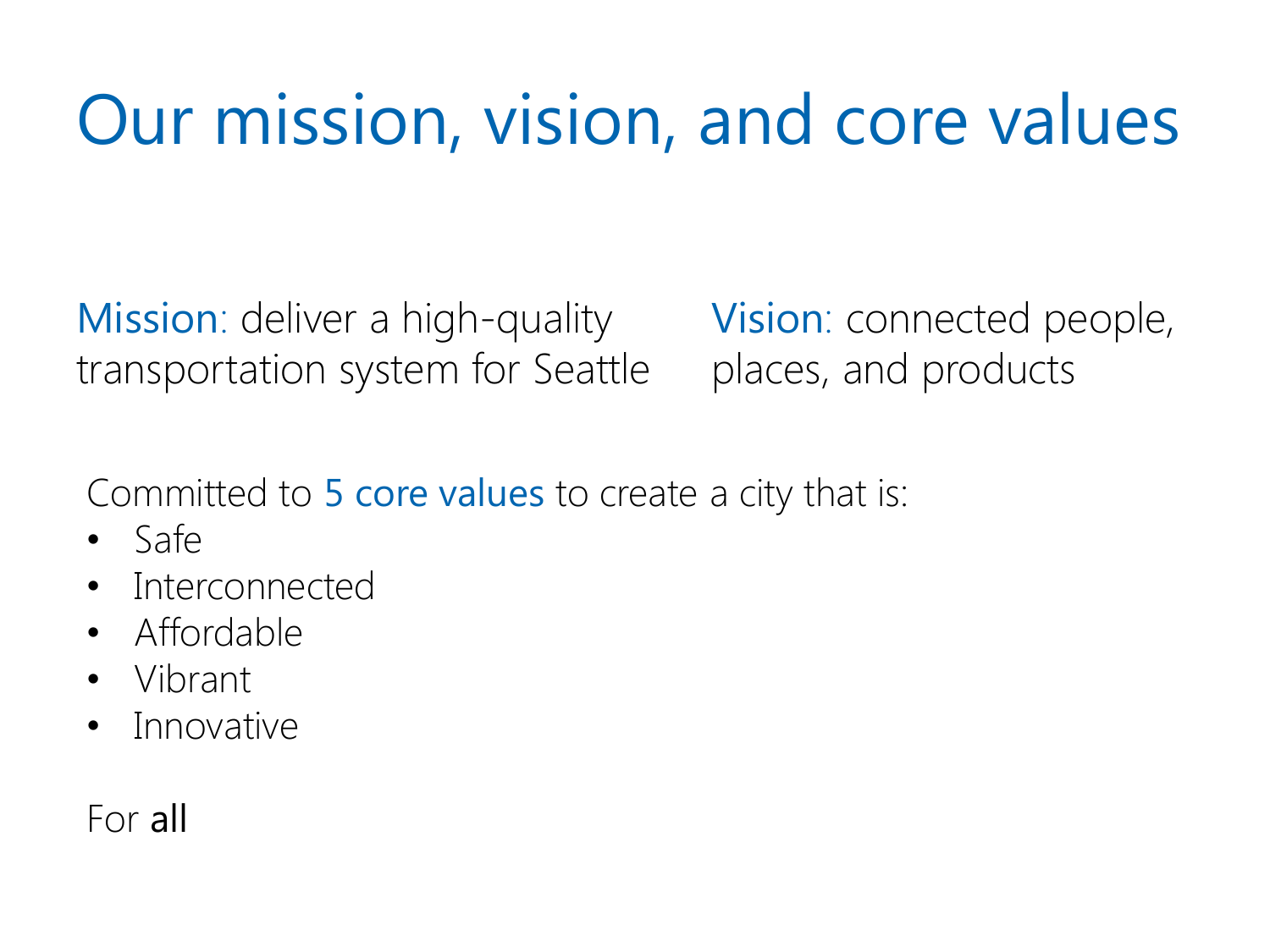### Presentation overview

- Background on Service Guidelines
- Components of Service Guidelines
- Prop 1 & Service Guidelines Investments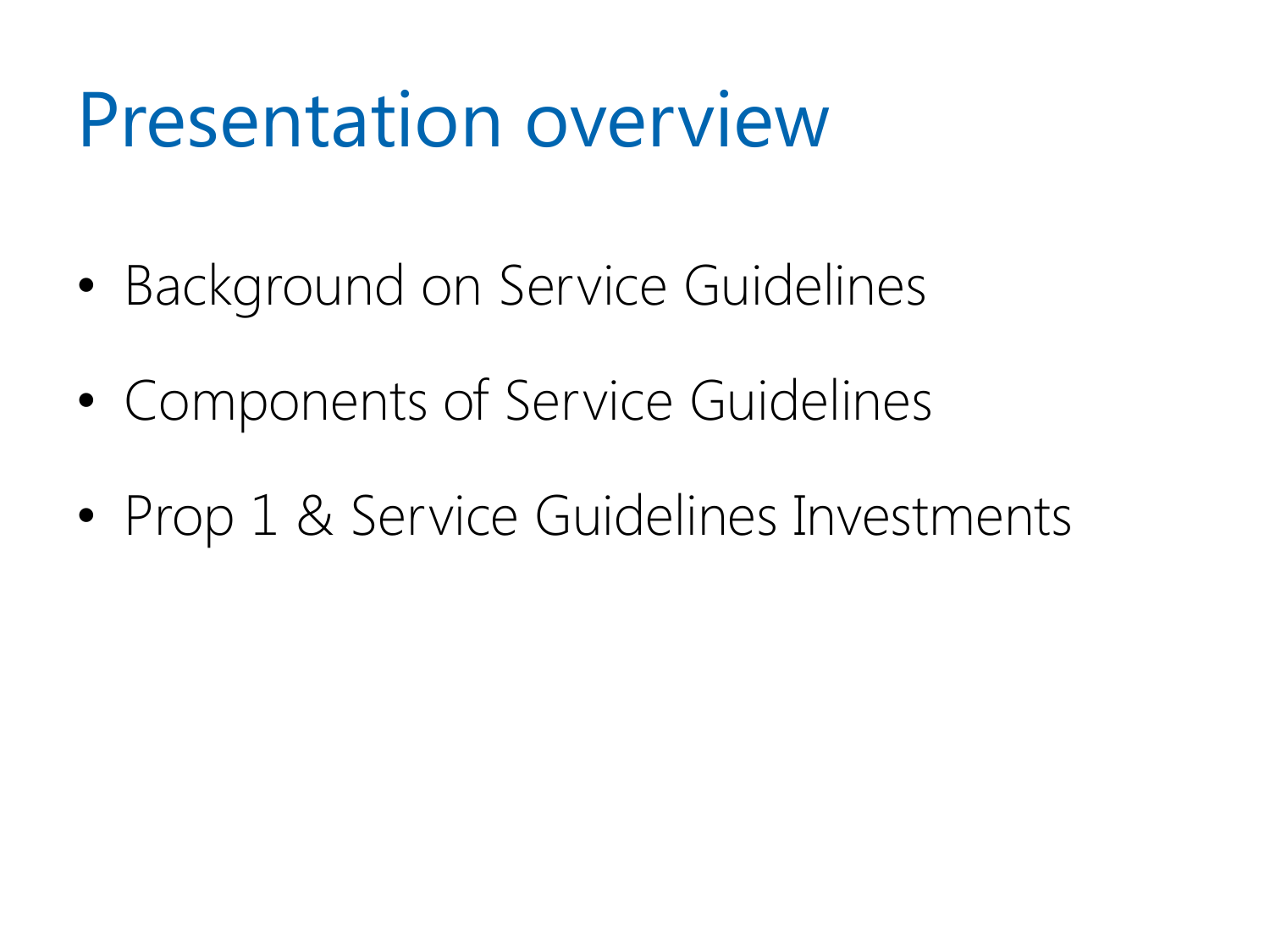### Background on Service Guidelines

- 2010 Regional Transit Task Force (RTTF)
	- Asked to provide policy framework for managing transit system performance and guidance for adding, reducing, and maintaining service
	- Recommended Metro create objective, data-driven guidelines for planning and managing transit service
- 2015 Service Guidelines Task Force (SGTF)
	- Asked to provide modifications to policy framework
	- Recommendations incorporated into current updates to the Strategic Plan and Service Guidelines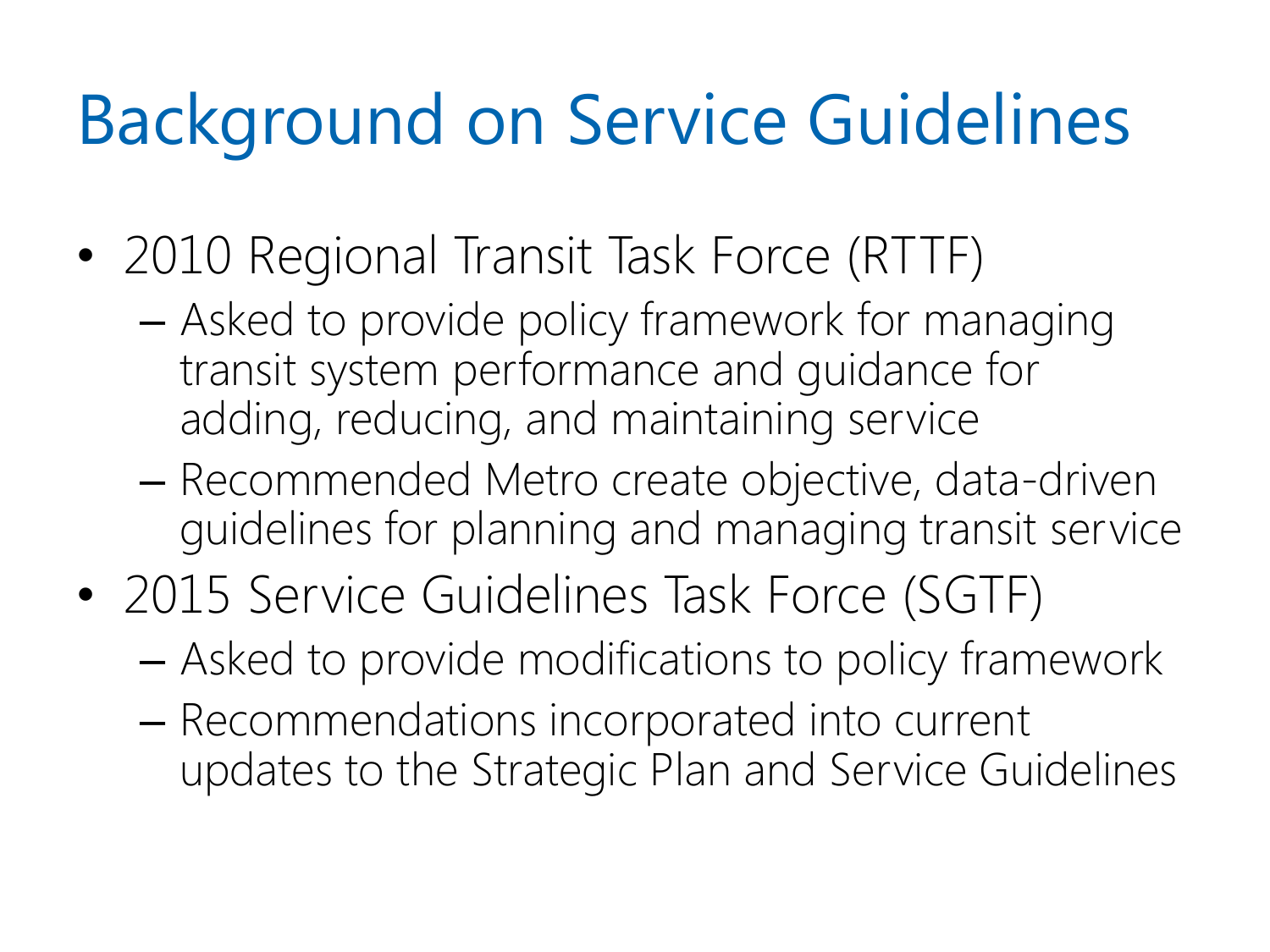## Metro's Strategic Plan & Service Guidelines

Strategic Plan: mission and vision for transit system

- Goals, objectives, and strategies
- Performance measures



Service Guidelines: used for making service allocation decisions, based upon the recommended policy direction

• Identifies investment needs related to passenger crowding, transit reliability, underserved corridors and high productivity routes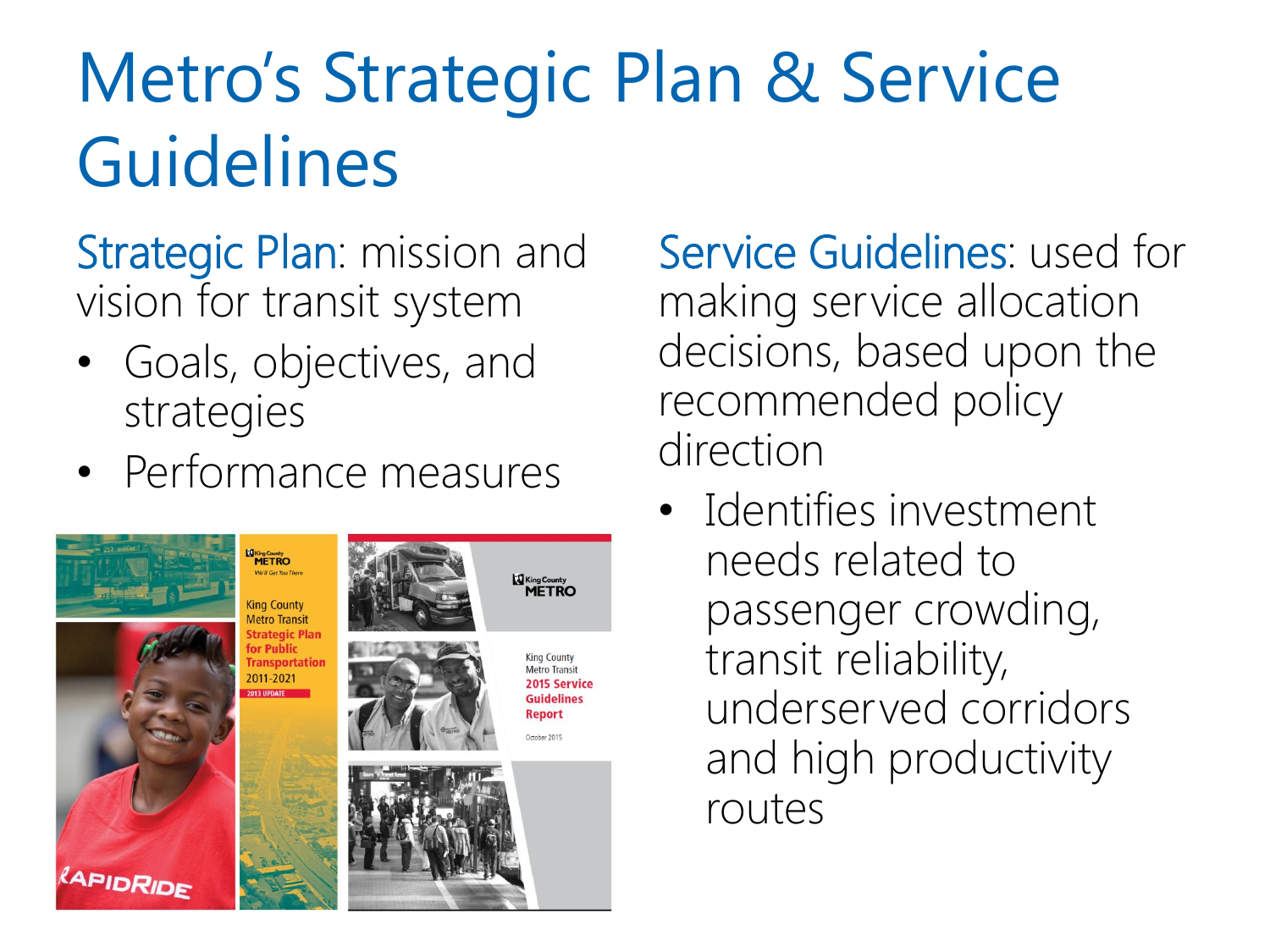#### Components of the Service Guidelines

| System<br>Performance    | Route<br>Performance                  | Reliability                     | Overcrowding    | Corridor<br><b>Target Service</b><br>Level |
|--------------------------|---------------------------------------|---------------------------------|-----------------|--------------------------------------------|
| Service<br>Planning      | <b>Restructures</b>                   | Design<br><b>Guidelines</b>     |                 |                                            |
| System<br>Maintenance    | <b>Reduction</b><br><b>Priorities</b> | Investment<br><b>Priorities</b> | Alternative     |                                            |
| External<br>Coordination | Planning &<br>Outreach                | Partnerships                    | <b>Services</b> |                                            |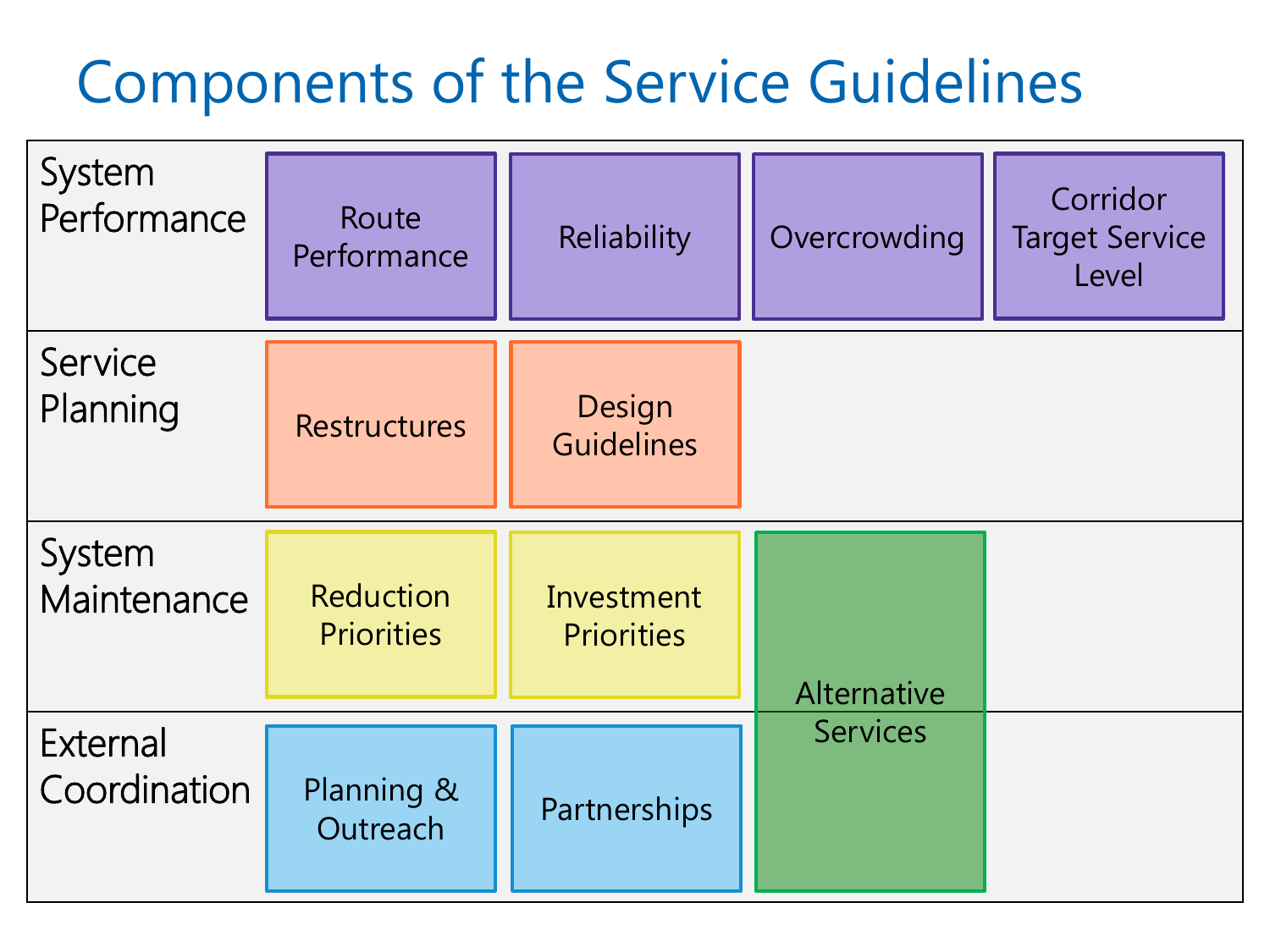# System Performance

### Route Performance

- Determine top 25% and bottom 25%
	- Service Types
	- Time Period
	- Performance Metrics
		- Rides per platform hour
		- Passenger miles per platform mile
	- Informs investment and reduction decisions
- Peak Route Analysis
	- Assess travel time and ridership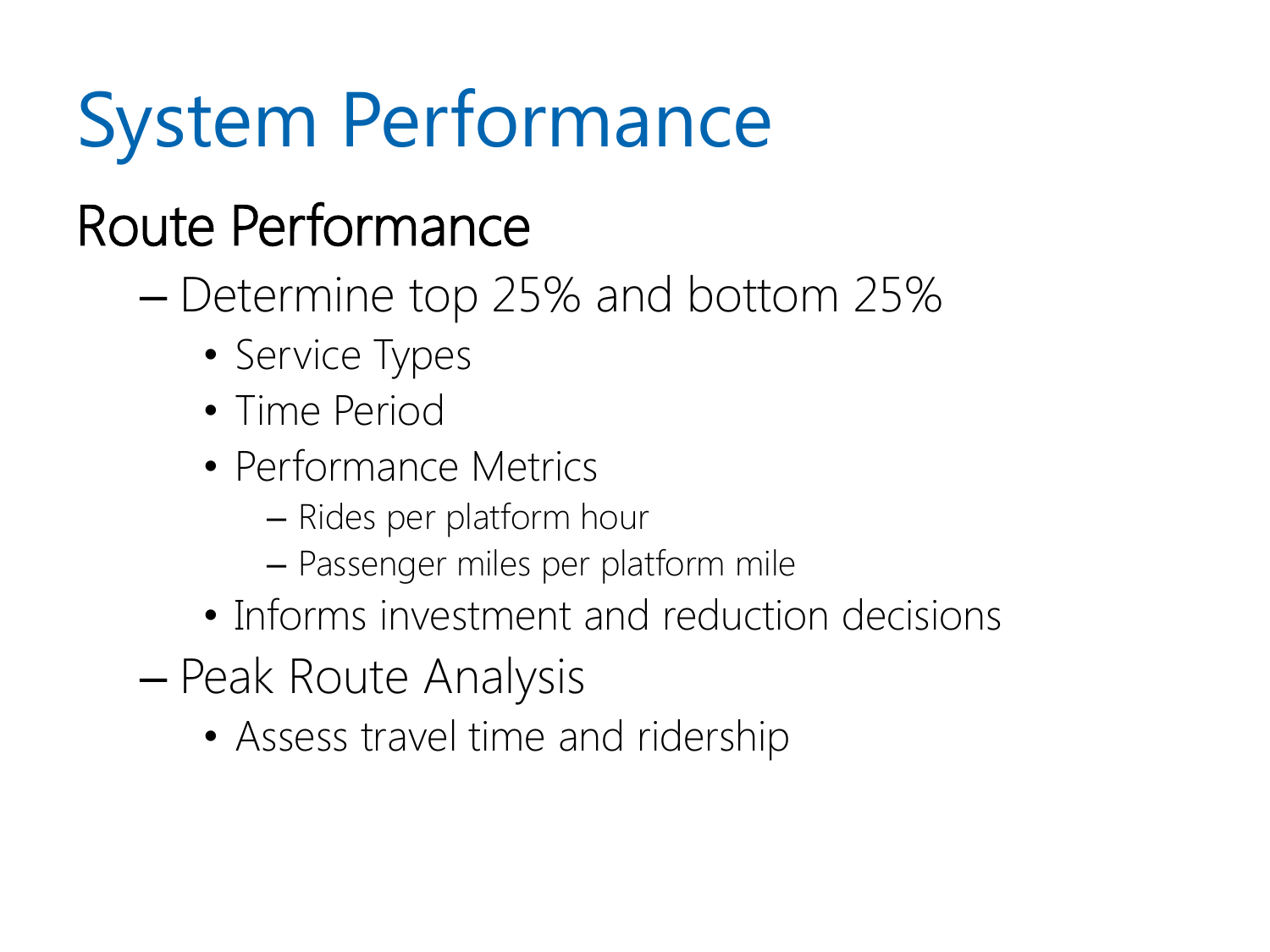# System Performance

#### **Overcrowding**

- Identifies investment need for:
	- Trips that have 25-50% more riders than seats
		- Load Factor of 1.25-1.50
	- Trips that have riders standing for 20 minutes or more

### **Reliability**

- Identifies investment for routes that are late more than:
	- 35% in Peak Period
	- 20% in Off-Peak and Night Period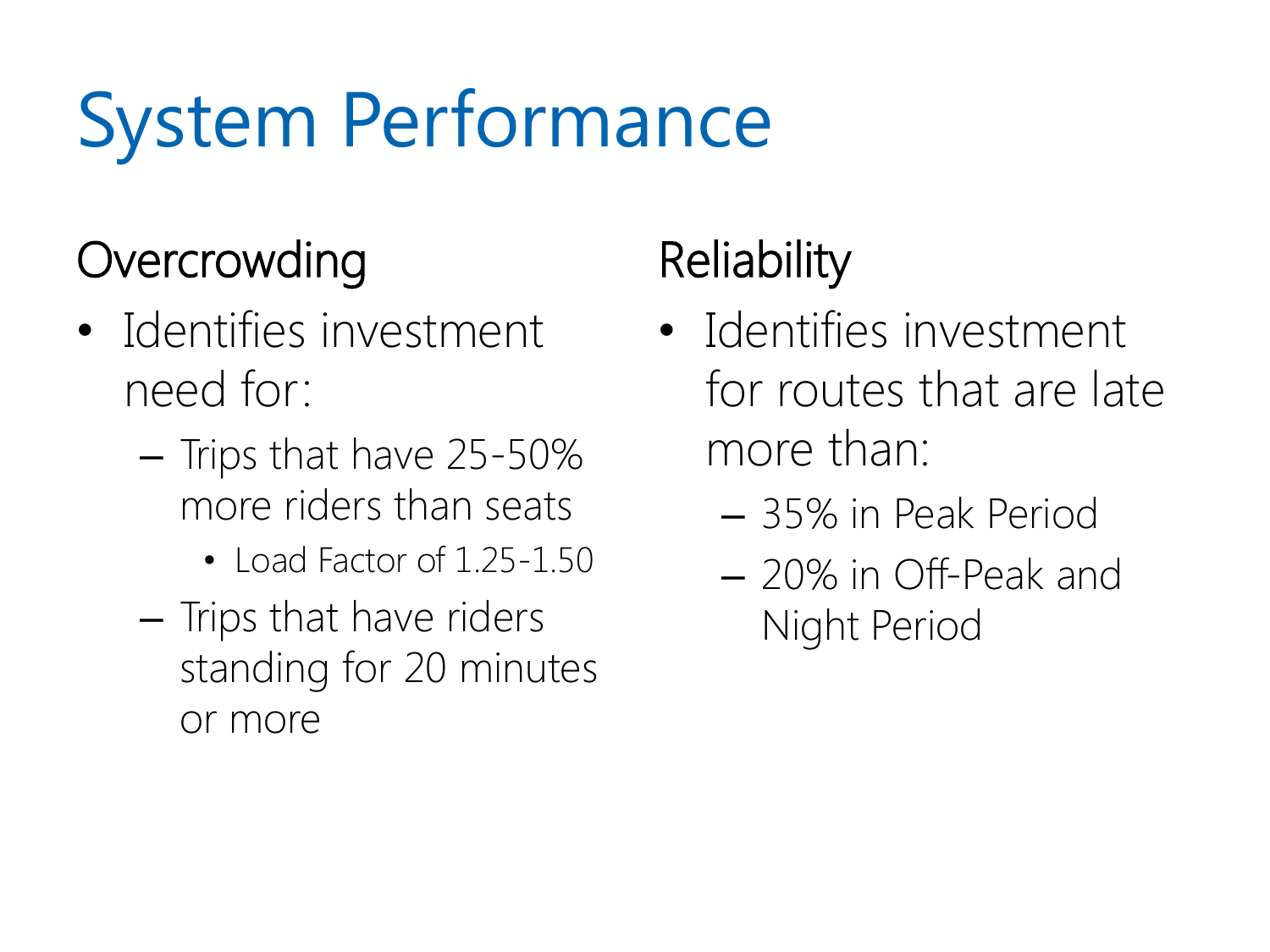# System Performance

#### Target Service Levels

- Step 1:
	- Productivity
		- Households and Jobs by Corridor Mile
	- Social Equity
		- Low-Income and Minority Populations
	- Geographic Value
		- Connections to centers of employment or other activity
- Step 2:
	- Meet existing demand
	- Cost recovery
	- Night service



#### Outcome: Corridor Target Service Level

- Informs investment and reduction priorities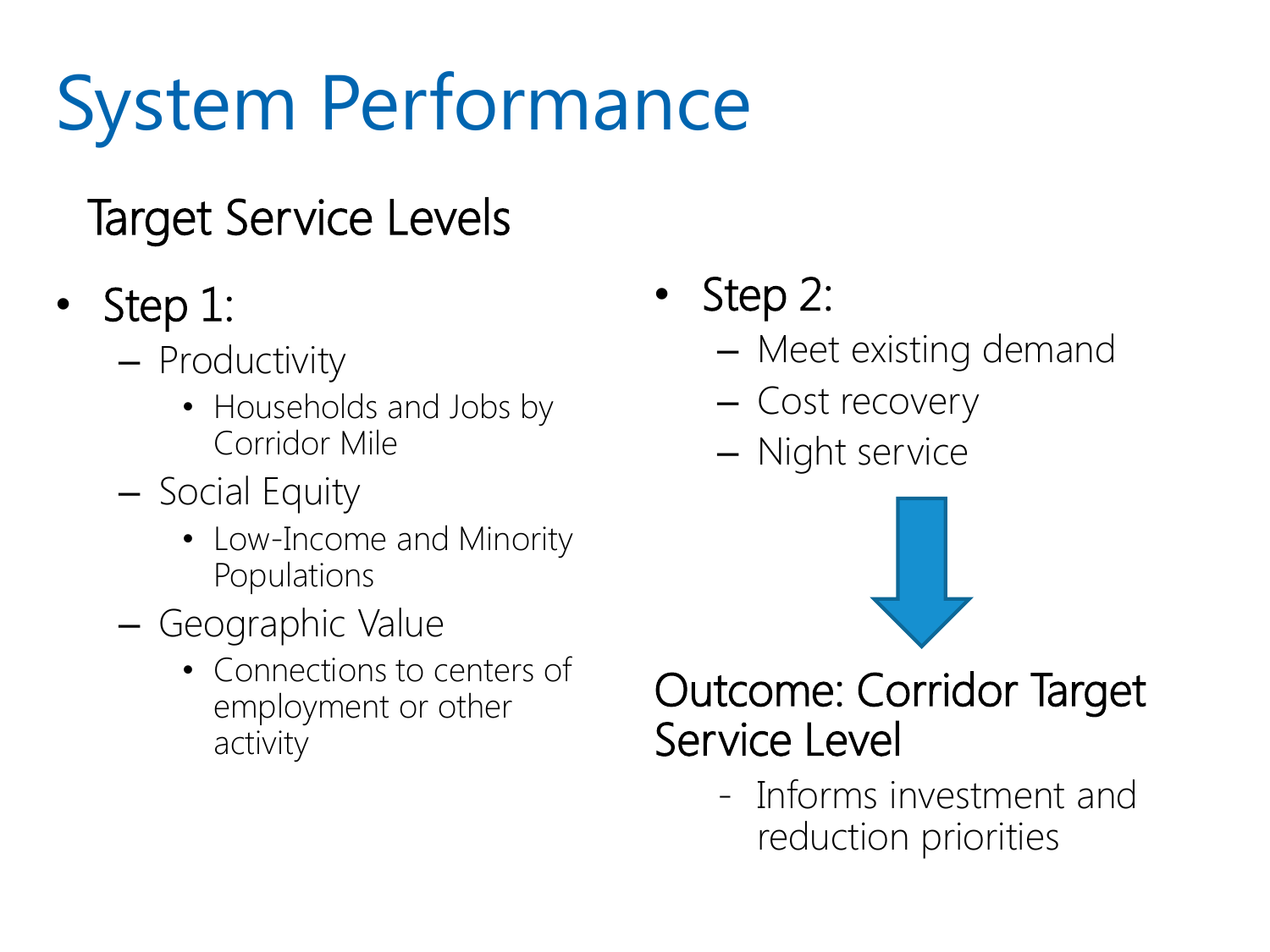### Service Planning

#### **Restructures**

- Guidance for how to change or add new routes and corridors to the existing system
- Focus on high frequency, ridership, and productivity segments
- Implemented due to changes in transportation infrastructure, available funding, travel patterns, or land uses

#### Design Guidelines:

- Quantitative and qualitative methods for developing transit routes, enhancing transit operations, and improving the rider experience, such as:
	- Route and stop spacing
	- Route length
	- Vehicle size
	- Stop amenities and bus shelters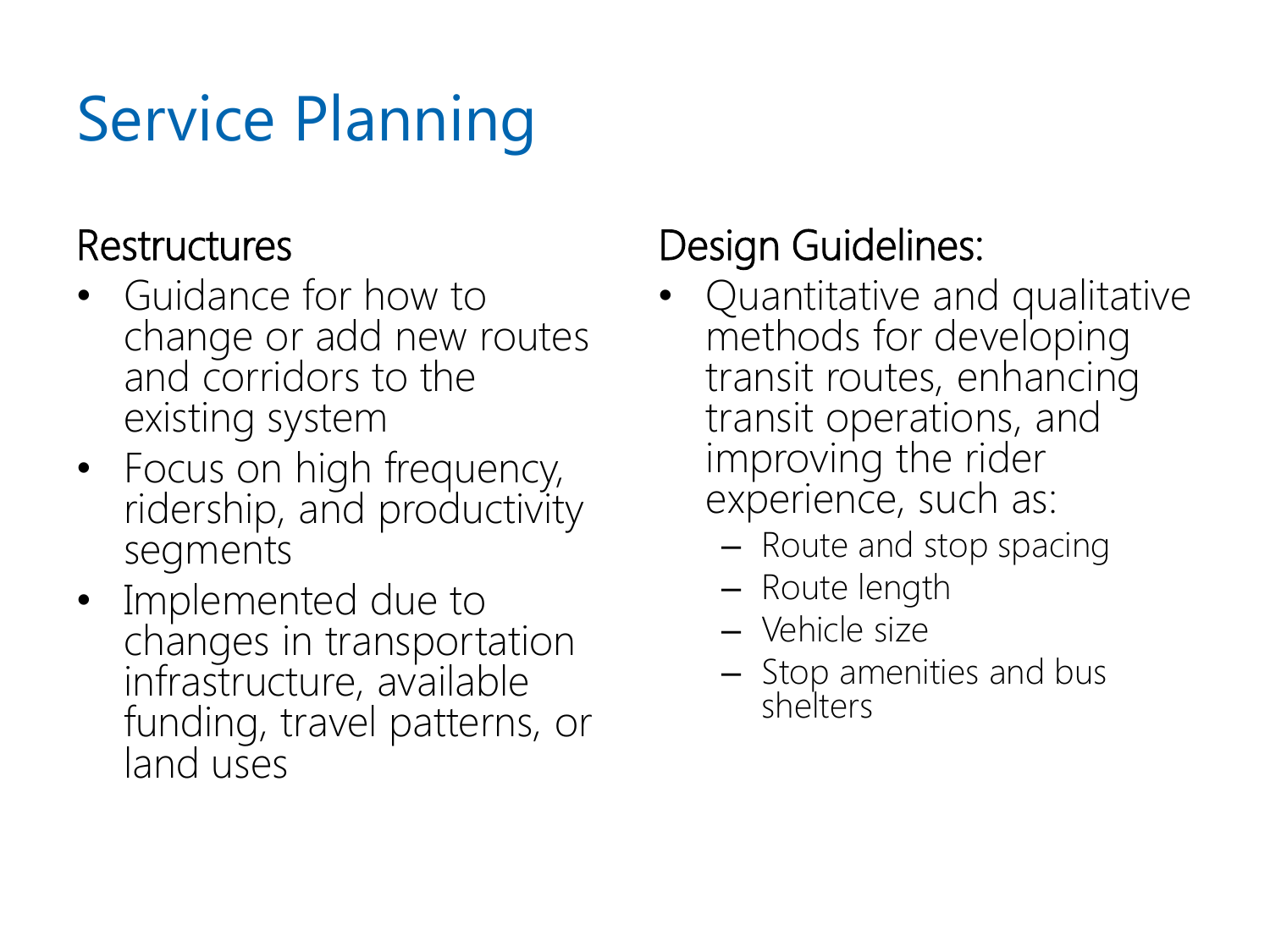#### System Maintenance: Investment & Reduction Priorities

| <b>Investment Priorities</b> |                              |       |                      |  |  |  |
|------------------------------|------------------------------|-------|----------------------|--|--|--|
| Priority                     | <b>Investment Goal</b>       |       | 2015 Investment Need |  |  |  |
|                              | Reduce overcrowding          |       | 14,400               |  |  |  |
|                              | Improve schedule reliability |       | 23,550               |  |  |  |
| $\mathcal{E}$                | Meet target service levels   |       | 433,700              |  |  |  |
|                              | Improve productivity         |       |                      |  |  |  |
|                              |                              | TOTAL | 471,650              |  |  |  |

#### Reduction Priorities

- 1 Routes in bottom 25 percent of productivity
	- 2 Restructure service to improve efficiency
- 3 Routes between 25 and 50 percent of productivity
	- 4 Routes in bottom 25% that warrant higher service level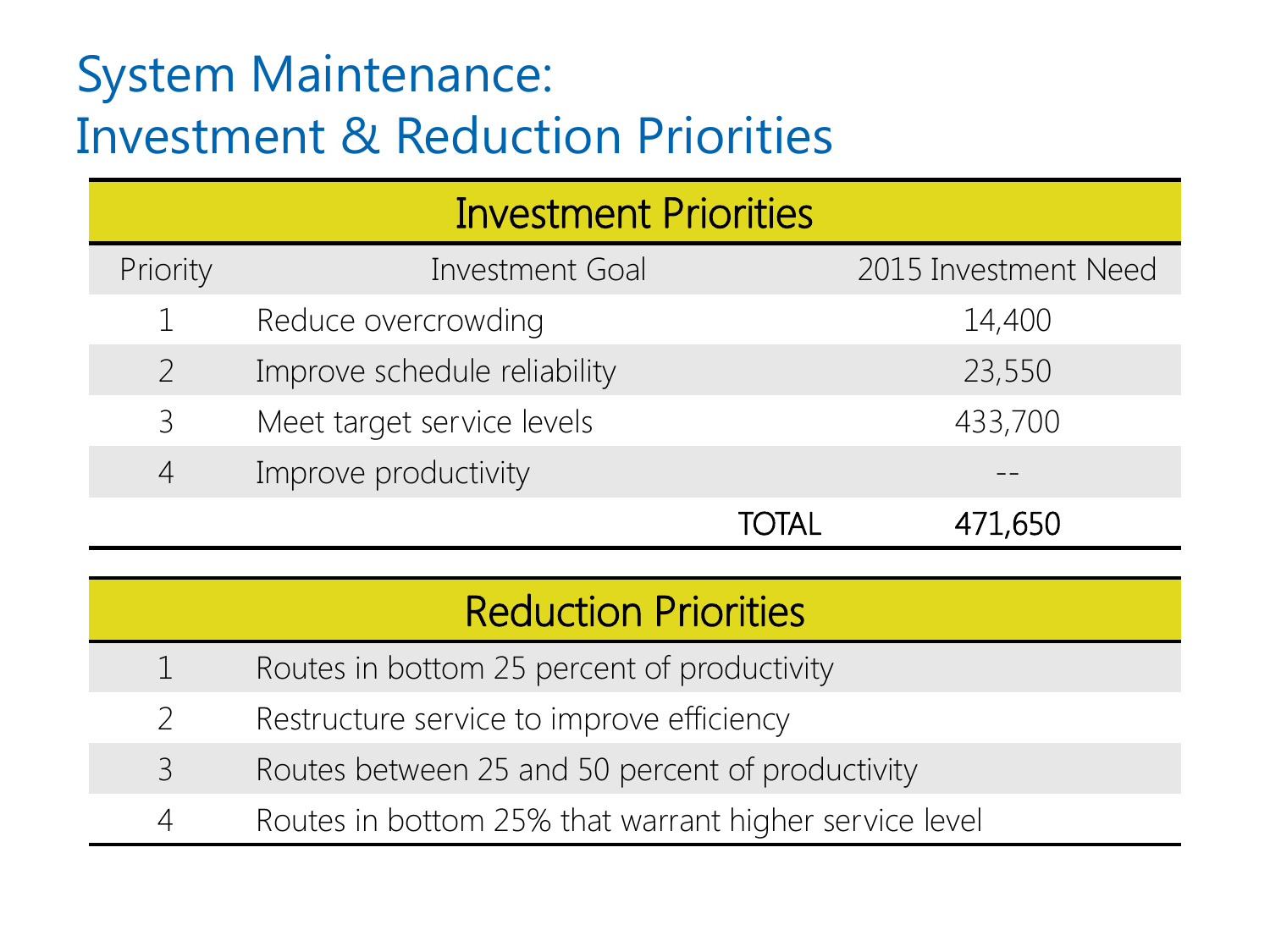## External Coordination: Planning & Outreach

- Gathers input from the public when making major changes
	- 2013-14 Service Reductions Outreach
- Convenes a community-based sounding board for large-scale restructures – U Link Sounding Board
- As needed, the King County Council will hold a public hearing regarding service changes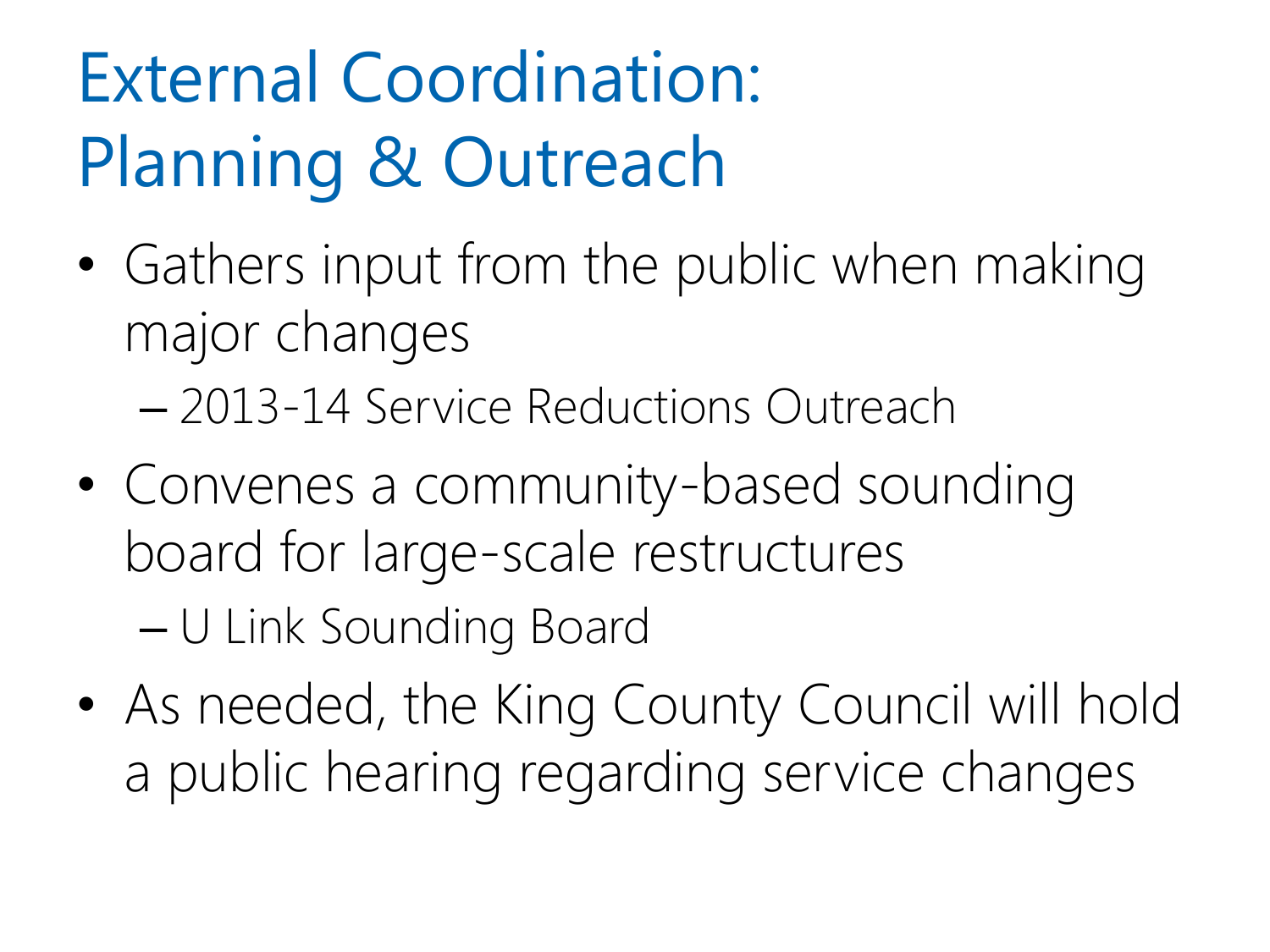## External Coordination: **Partnerships**

- Metro partners with public and private entities that fully or partially fund service
- Fully funded service is given top priority
	- Partners are expected to contribute at least 1/3 of operating cost
- Examples:
	- Transit Now Partnerships
	- Regional Mobility Grants
	- Alaskan Way Viaduct Service Mitigation
	- Community Mobility Contracts (Prop 1 investments)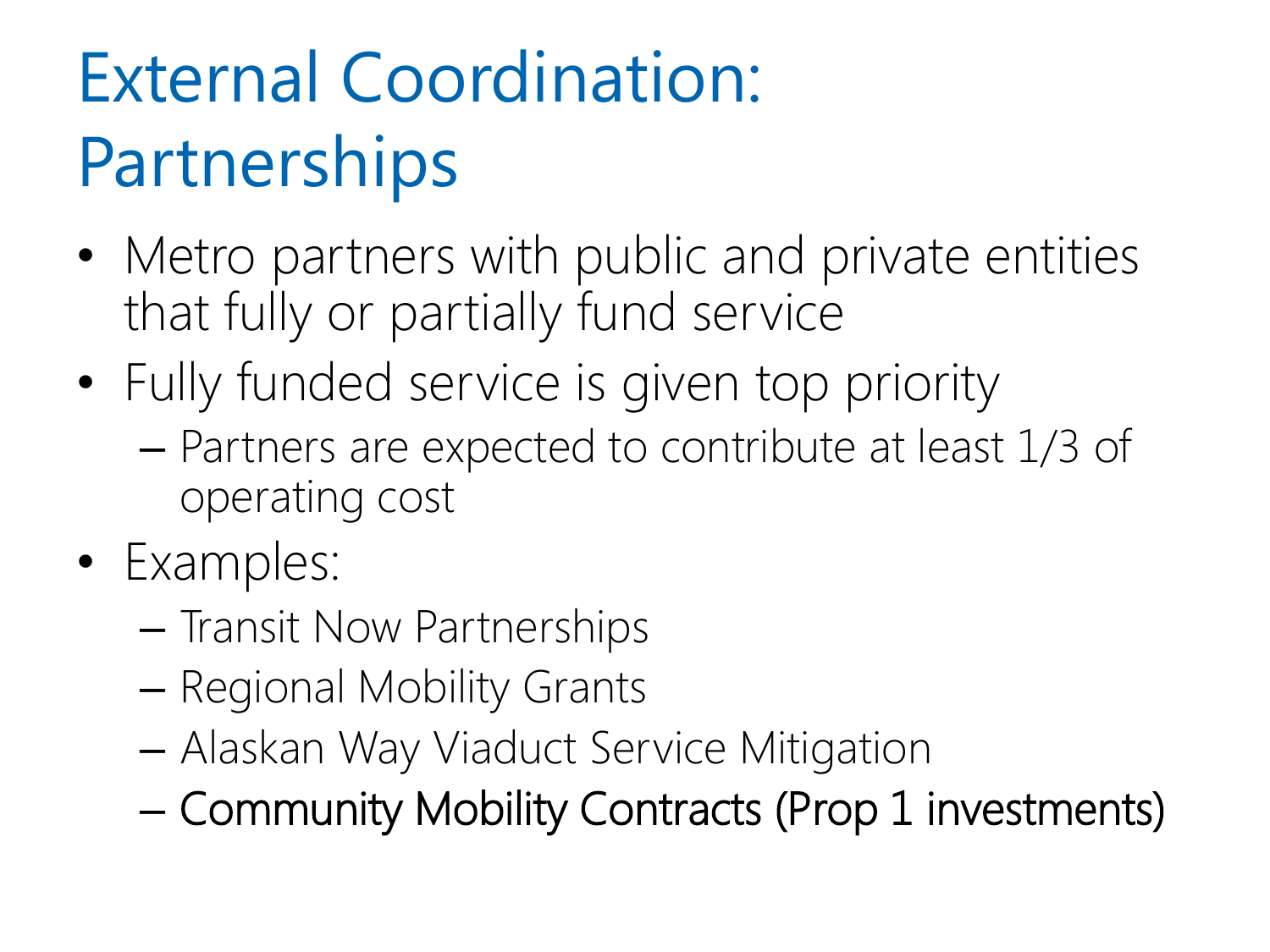## External Coordination: Alternative Services

- Background
	- 2012: Five-year implementation plan adopted
	- 2015-16: \$12M allocated for Alternative Services expansion
- Serve communities where fixed route transit may not be cost-effective
- Collaborate with communities and stakeholders to develop service
- Used to mitigate September 2014 service reductions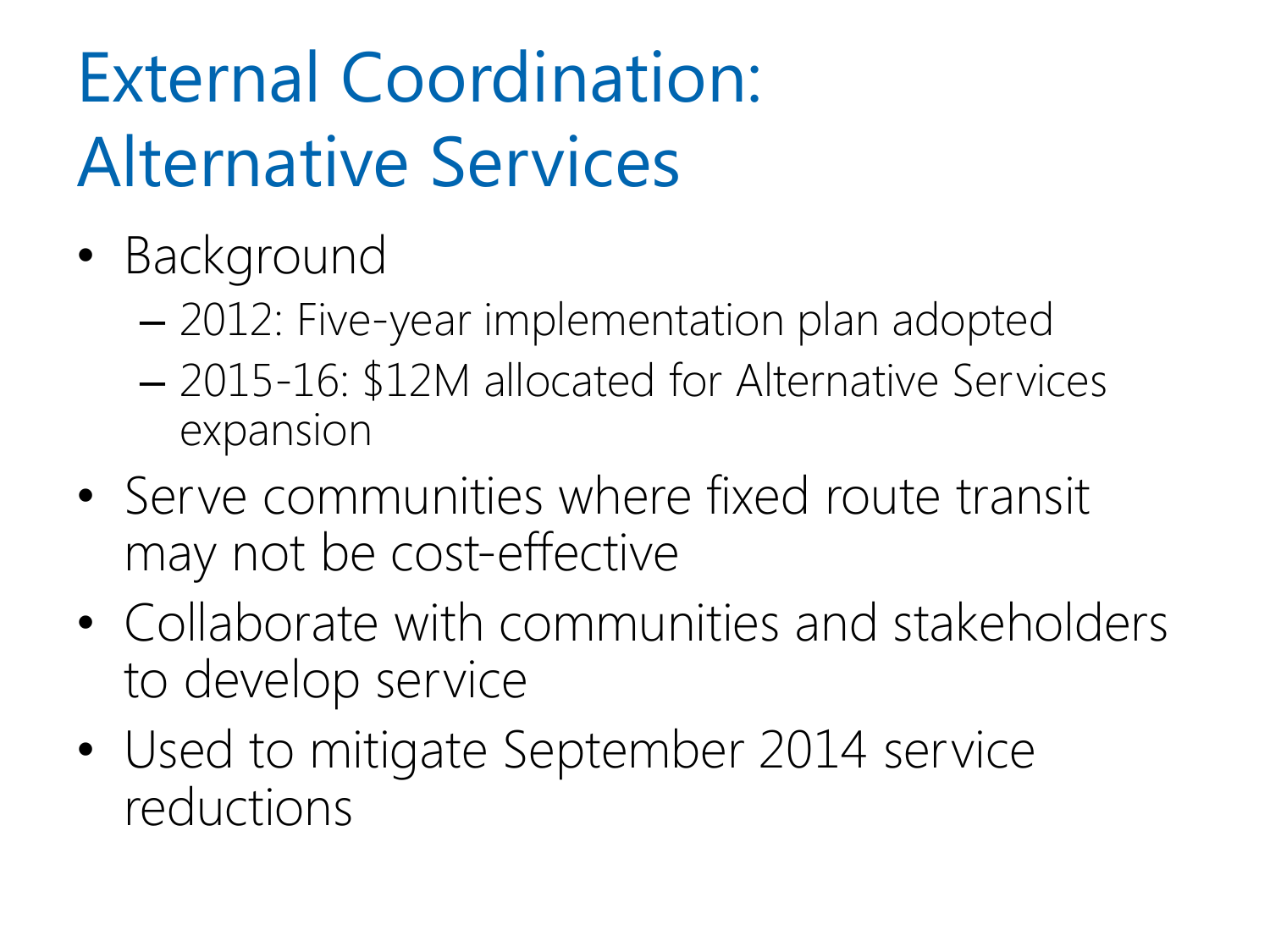### Proposed Updates to the Strategic Plan and Service Guidelines

| March-Oct 2015 | Service Guidelines Task Force Meetings<br>Recommendations incorporated into<br>$\bullet$<br>proposed updates |  |
|----------------|--------------------------------------------------------------------------------------------------------------|--|
| Dec 2015       | Proposed Updates to the Strategic Plan<br>and Service Guidelines transmitted to<br>the King County Council   |  |
| Jan-Apr 2016   | Regional Transit Committee review                                                                            |  |
| Apr- Jun 2016  | King County Council review                                                                                   |  |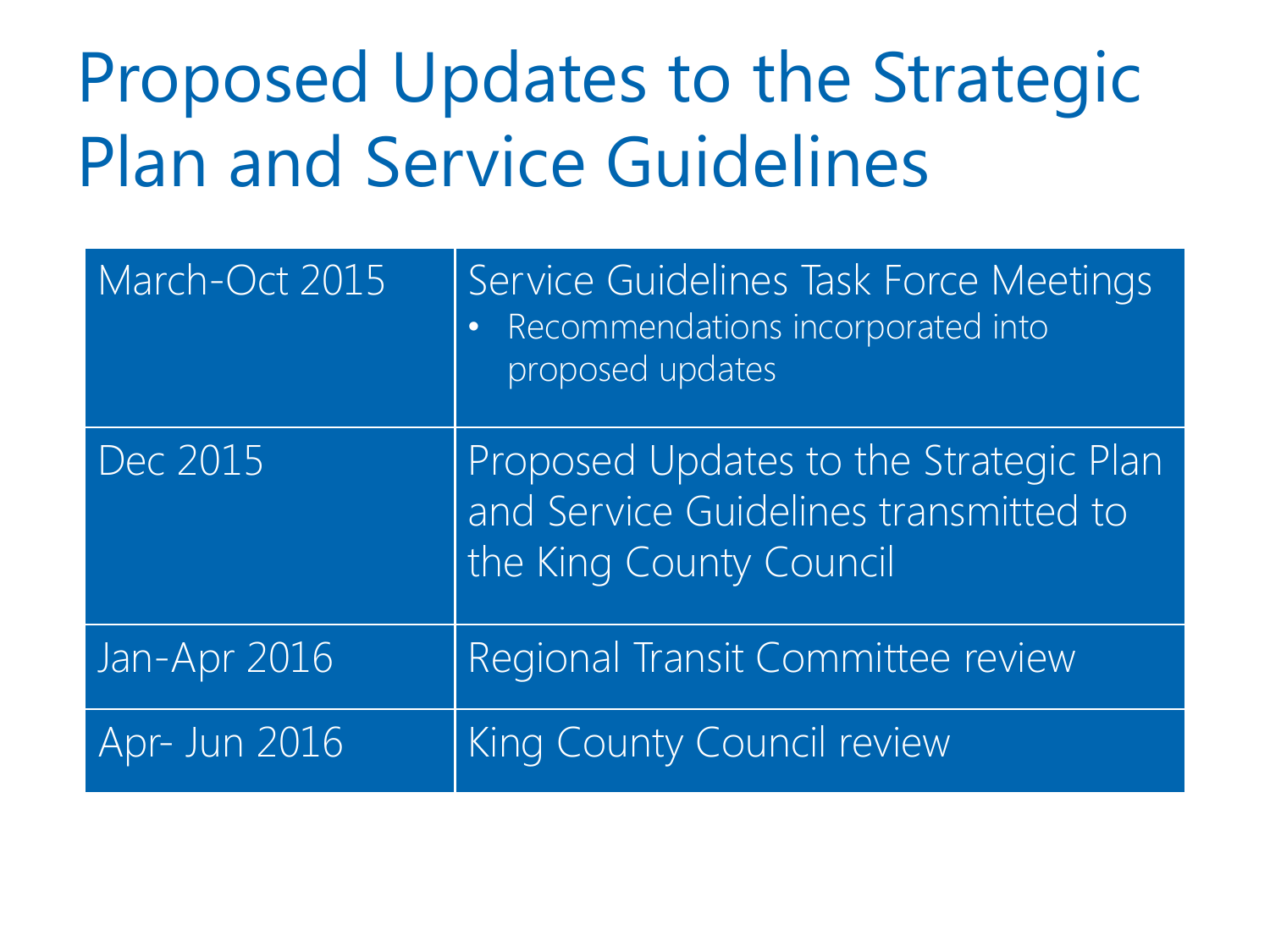### Prop 1 & Service Guidelines Investments

- 215,000 hours invested in June and September – Meets all 2014 overcrowding and reliability needs
- 50,000 hours to be added in March 2016 for C/D Line Extensions

| Priority       | Investment Goal              | 2014 Investment<br>Need on STBD<br><b>Routes</b> | <b>2015 STBD</b><br>Investment | 2015 System<br>Investment<br><b>Need</b> |
|----------------|------------------------------|--------------------------------------------------|--------------------------------|------------------------------------------|
|                | Reduce overcrowding          | 12,000                                           | 12,000                         | 14,400                                   |
|                | Improve schedule reliability | 21,000                                           | 21,000                         | 23,550                                   |
| $\overline{3}$ | Meet target service levels   | 173,000                                          | 39,000                         | 433,700                                  |
|                | TOTAL                        | 206,000                                          |                                | 471,650                                  |